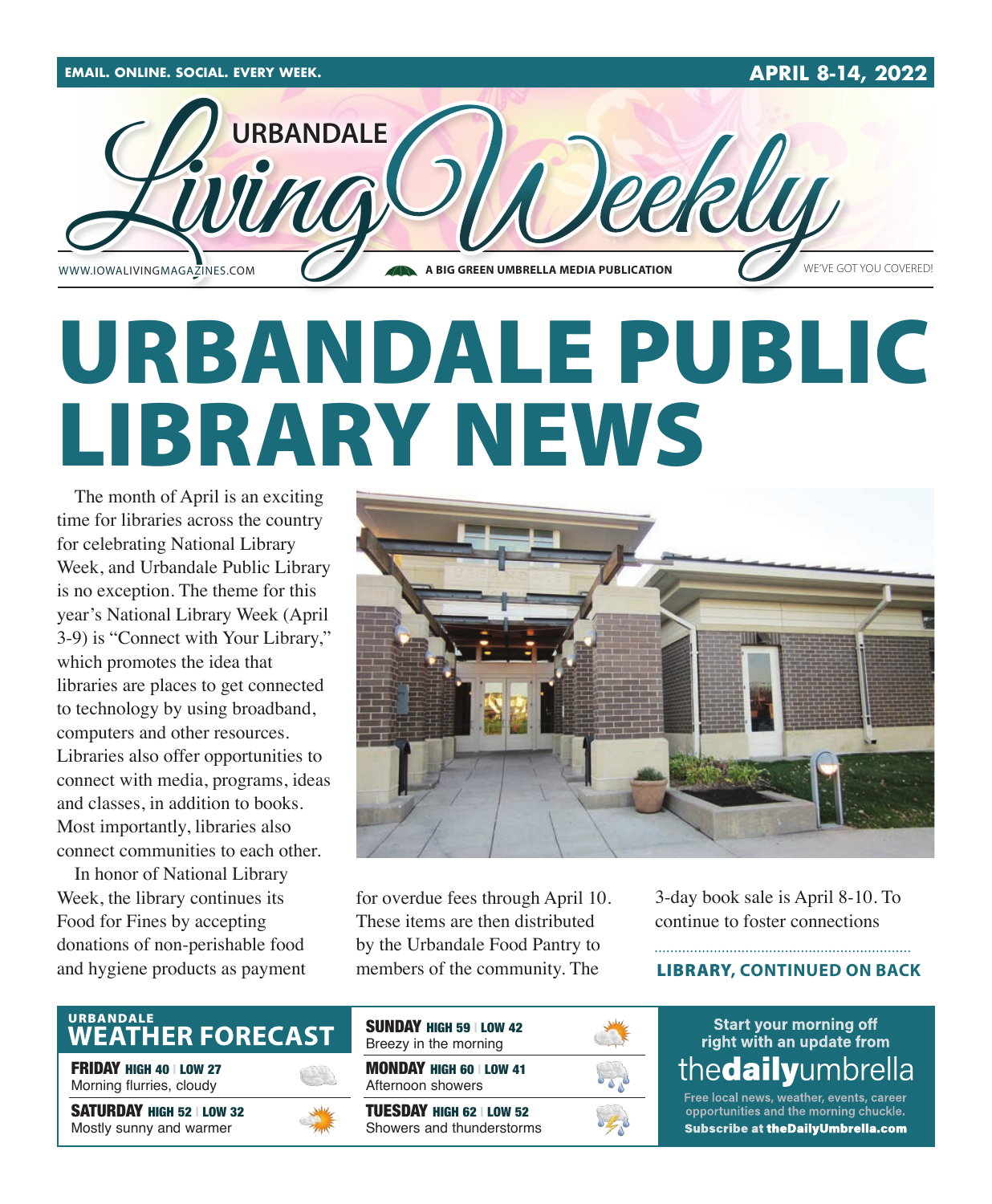### FROM THE PUBLISHER

# CEMENTED IN MY BRAIN

As a teenager, I worked after school at a concrete statuary in my hometown of Algona. My boss was Dennis Meyer, who now owns and operates a statuary here in central Iowa called Created in Johnston and is a close friend.

On my way to work one day, while running late, I passed a school bus that was slowing down. The school bus driver finished his route and then stopped by the statuary to talk with Dennis' father and business partner, Amos, who, as I learned later, had also driven a school bus at one point in his life. The conversation we soon had was not pleasant, but it was a life-changer for me. Amos made it clear, in no uncertain terms, that I would no longer be employed there if he ever heard of me passing a school bus again. I tried to awkwardly explain that the bus had not stopped yet, but that didn't matter. The conversation was stern and short.

After Amos left, Dennis softened the blow a bit, but he was also firm in his delivery. He told me he didn't expect me to ever be late and that I should plan my time better. But

if I am running

late, he said, don't ever pass a school bus that is slowing down or stopped. Ever.

I don't know who that school bus driver was, but I appreciate how he handled the situation. He could have reported me to the police. He could have called my parents. He could have personally chewed me out. But he knew that the wrath of the Meyers would be penalty enough. And it was.

I grew up in town, so I didn't ride the school bus. As a result, I didn't understand the issues and hazards bus drivers had to deal with then or today. Now, as a father of three daughters who all rode the bus, I know what kind of an impact a driver can have on an anxious and apprehensive youngster. My adult children still



I shared this memory with Dennis in recent years, and he offered his trademark ear-toear smile and said, "I hope you learned something." I did. Ever since that day as a teenager, when I see a school bus, I slow down way sooner than I need to, and I stop and patiently wait, offering a friendly wave and a smile to the driver and the kids.

Driving a school bus is not easy work, and drivers are getting more and more difficult to find. The last thing they need are impatient drivers of any age zipping by them. The Meyers — the concrete statuary owners — made that clear. It is cemented in my brain now.

Have a great week, and thanks for reading.

### **Shane Goodman**

### President and Publisher



Big Green Umbrella Media shane@dmcityview.com 515-953-4822, ext. 305

**URBANDALE** Deekly

**A publication of Big Green Umbrella Media, Inc.** 8101 Birchwood Court, Suite, D, Johnston, IA 50131 [www.iowalivingmagazines.com](http://www.iowalivingmagazines.com)



**News contact** Tammy Pearson 515-953-4822, ext. 302 [tammy@iowalivingmagazines.com](mailto:tammy@iowalivingmagazines.com)

**Advertising contact** Jolene Goodman 515-326-0082 jolene@iowalivingmagazines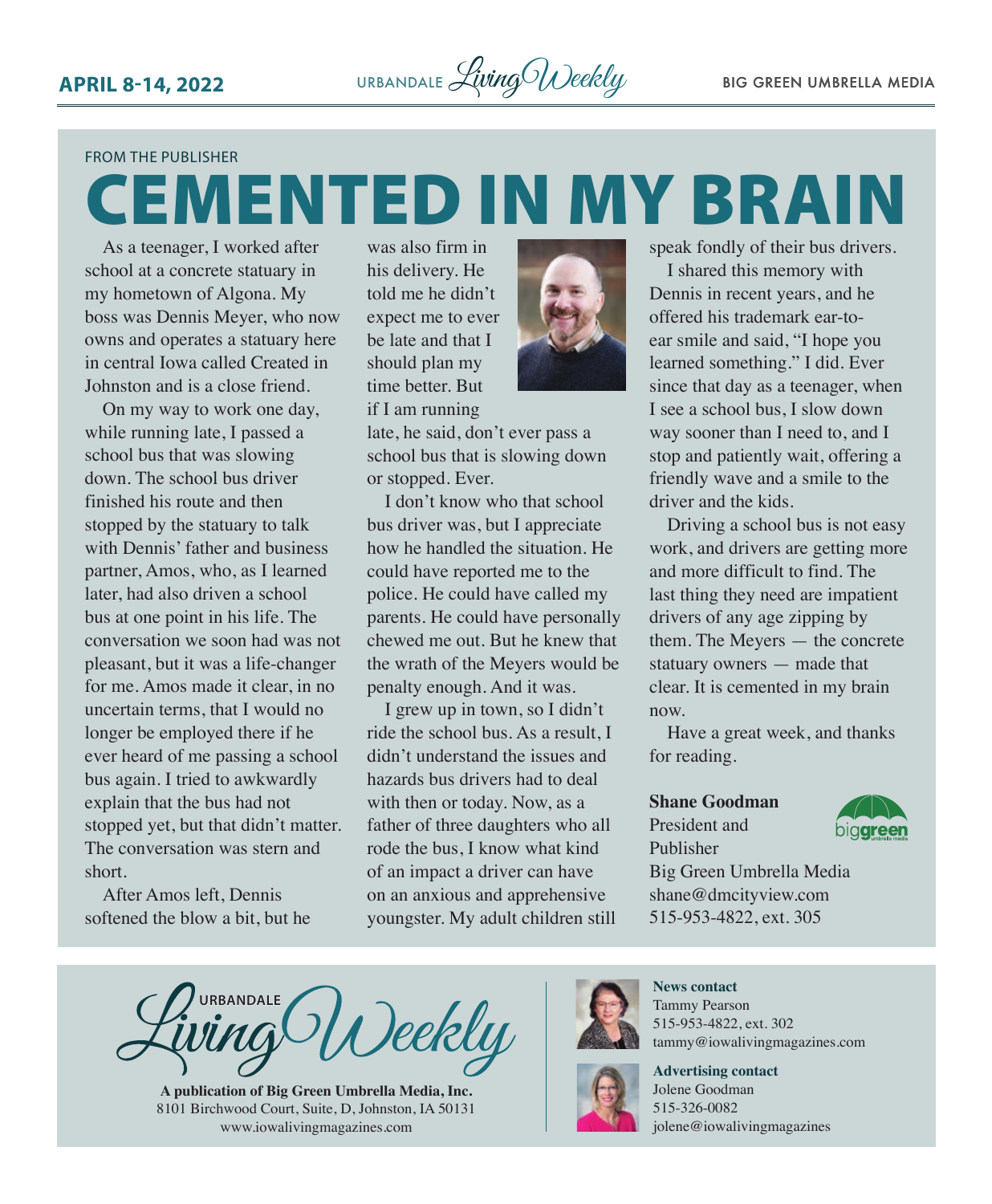

# VIEW THE LUNAR ECLIPSE ON MAY 15

A total lunar eclipse is coming up on the evening on May 15. While eclipses occur about twice a year, they are often difficult to view. Some occur while in daylight here, and only people living in another part of the world can see them. Others start very late at night, making them challenging to get up for.

The timing for this one makes it just about as easy as a lunar eclipse can be. Its "umbra stage" will begin soon after dark at 9:28 p.m. as the earth's shadow begins covering the moon. During the next hour, the shadow will cover the moon completely and become total at 10:29 p.m. The moon will remain visible, but takes on a dim reddish color. At 11:52 p.m., it will begin moving out from the shadow and become fully visible again at 12:58 a.m.

This eclipse will be low in the sky, so, around many homes, viewing will be obscured by trees and houses. Urbandale resident Jim Stearns expects it to be visible from 9:30 p.m. onward from the parking lot of his church, New Hope Assembly of God, 4425 70th St., Urbandale, and he will have a telescope set up tracking the moon.

He invites residents who don't have a good view from home, but would still like to see it, to bring folding chairs and converse with their friends and neighbors while watching it go through its stages. He will provide a closeup view with his telescope.

Parking is available in the lot east of the church. The parking lot south of the main building is reserved for viewing. This event is weather dependent and will be held only if it's a clear evening. If clouds obscure the viewing, it will not be held.  $\blacksquare$ 



Jim Stearns' photos of a previous lunar eclipse show the Earth's shadow obscuring the moon and the red tint the moon has when it is in the shadow.

# UHS SPORTS SCHEDULES

# **Friday, April 8**

| $4:15$ p.m.              | <b>Tennis:</b> Boys JV @<br>Norwalk      |  |
|--------------------------|------------------------------------------|--|
| $4:15$ p.m.              | <b>Tennis: Boys Varsity</b><br>@ Norwalk |  |
| <b>Saturday, April 9</b> |                                          |  |
| TBD                      | <b>Soccer: Girls Varsity</b>             |  |
|                          | Invitational @ Council<br><b>Bluffs</b>  |  |
| 10 a.m.                  | <b>Soccer: Boys Varsity</b>              |  |
|                          | Invitational @                           |  |
|                          | Urbandale Frerichs                       |  |
|                          | Field                                    |  |
| 10 a.m.                  | <b>Track: Boys JV/Varsity</b>            |  |
|                          | Invitational @ Valley                    |  |
| <b>Monday, April 11</b>  |                                          |  |
| 12 p.m.                  | <b>Tennis: Boys Varsity</b>              |  |
|                          | Metro Conf Meet @                        |  |
|                          | <b>Ballard</b>                           |  |
| 2 p.m.                   | <b>Golf: Girls Varsity</b>               |  |
|                          | Invitational @                           |  |
|                          | Urbandale Golf &                         |  |
|                          | <b>Country Club</b>                      |  |
| 4:30 p.m.                | Track: Boys JV                           |  |
|                          | Invitational @ Valley                    |  |
| 5:30 p.m.                | Soccer: Girls JV1 vs.                    |  |
|                          | Des Moines Lincoln                       |  |
| 7 p.m.                   | <b>Soccer: Girls Varsity</b>             |  |
|                          | vs. Des Moines                           |  |
|                          | Lincoln                                  |  |

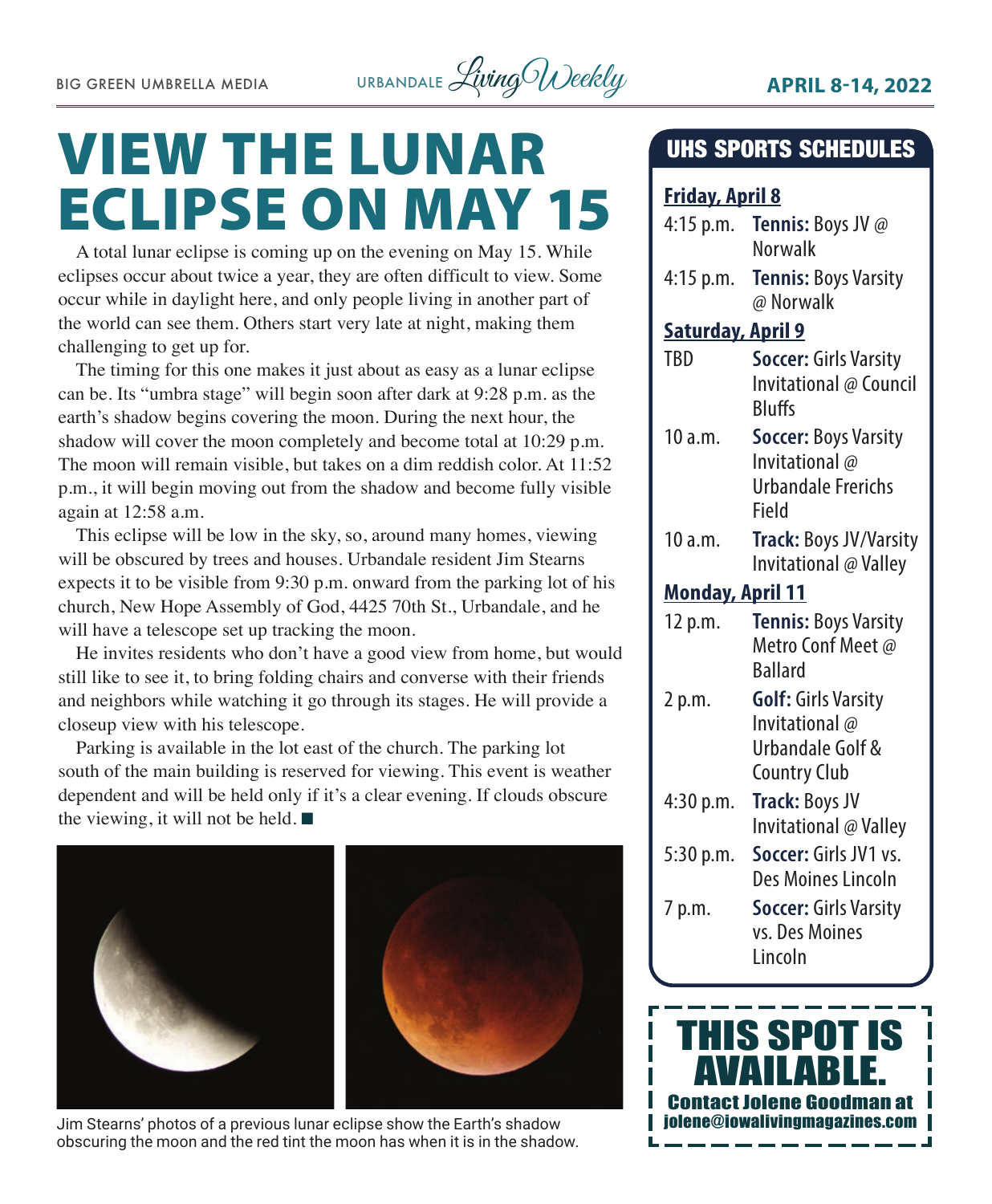

# CITY LOWERS THE TAX LEVY

Moody's Investors Service on Tuesday, March 29, affirmed the City of Urbandale's Aa1 bond rating. Economic growth continues to drive revenue, leading to stable financial operations with healthy reserves. Urbandale is also lowering the tax levy for the upcoming fiscal year.

"This excellent rating is one factor that helps the City of Urbandale decrease the tax levy for our residents this coming year," said Nicci Lamb, director of finance. "A strong bond rating allows us to borrow money at lower interest rates — and the less interest Urbandale pays, the more money we can save Urbandale taxpayers."

Urbandale's tax levy will be lowered 10 cents from last year's amount to a new total of \$10.01. This lowered levy will go into effect for the 2022-2023 fiscal year which begins on July 1, 2022.

"The City of Urbandale appreciates the affirmation by Moody's of Urbandale's fiscal stability in issuing these strong ratings," said Mayor Bob Andeweg. "It underscores the long-term commitment of the City Council and staff for strong fiscal discipline and operational excellence, and it allows us to continue providing high quality

TAX**, CONTINUED ON BACK**

# FUNERAL NOTICES

*Funeral notices can be emailed to tammy@iowalivingmagazines.com and run for free.*

## **MARGARET JEAN MORRISSEY**

Margaret Jean Morrissey, 91, of Urbandale, died on March 31, 2022, at Perry Lutheran Home under the care of St. Croix Hospice. She attended rural schools and graduated from Lovilia High School in 1948. She moved to Des Moines and worked for Farmers Insurance Group for 38 years.



She is survived by sisters Mary (Jim) Roan and Geri Clark, and sistersin-law Ann Morrissey and Alverta Morrissey; and other relatives. A funeral mass was held at St. Pius X Catholic Church, 3663 66th St., Urbandale.

## **DANIEL JOSEPH WILHARBER**



Daniel Joseph Wilharber, 67, died March 31, 2022, after a brief illness. Private interment will be held at Glendale Cemetery in Des Moines, and a celebration of his life will be planned for a later date in Davenport, where he grew up. He graduated from Davenport Assumption High School in 1973. On Aug. 3, 1974, he married Lynn Stanage

in Davenport. They had three sons, Randy, Brad and Brian. They lived in Davenport until 1986 before moving to Ottumwa, where they raised their boys and lived until 2015. Upon his retirement, Dan and Lynn relocated to Urbandale.

Dan was a longtime employee of UPS. Upon his retirement from UPS, he worked for Wacker Chemical in Eddyville until his second retirement in 2014. Dan was a member of the Elks and the Knight of Columbus. He was a coach in the Ottumwa Youth Football League and served on the board of the Ottumwa Youth Basketball League. He was also a coach with the Ottumwa Babe Ruth Baseball League. He was an avid Iowa Hawkeyes fan and served on the board of SE IA I-Club for many years.

Dan is survived by his wife, Lynn; sons, Randy (Meredith) Wilharber, Bradley Wilharber and Brian Wilharber; and many other relatives. Online condolences are welcome at [www.IlesCares.com](http://www.IlesCares.com).  $\blacksquare$ 

## **ROBERT EUGENE PEERS**

Robert Eugene Peers, 83, of Urbandale, died Sunday, March 27, 2022. A visitation will be held Saturday, April 9, from 9:30-11 a.m. at McLaren's Resthaven Chapel, 801 19th St., West Des Moines, followed by a memorial service at 11 a.m. Condolences can be shared at [www.](http://www.mclarensresthavenchapel.com)  $m$ clarensresthavenchapel.com.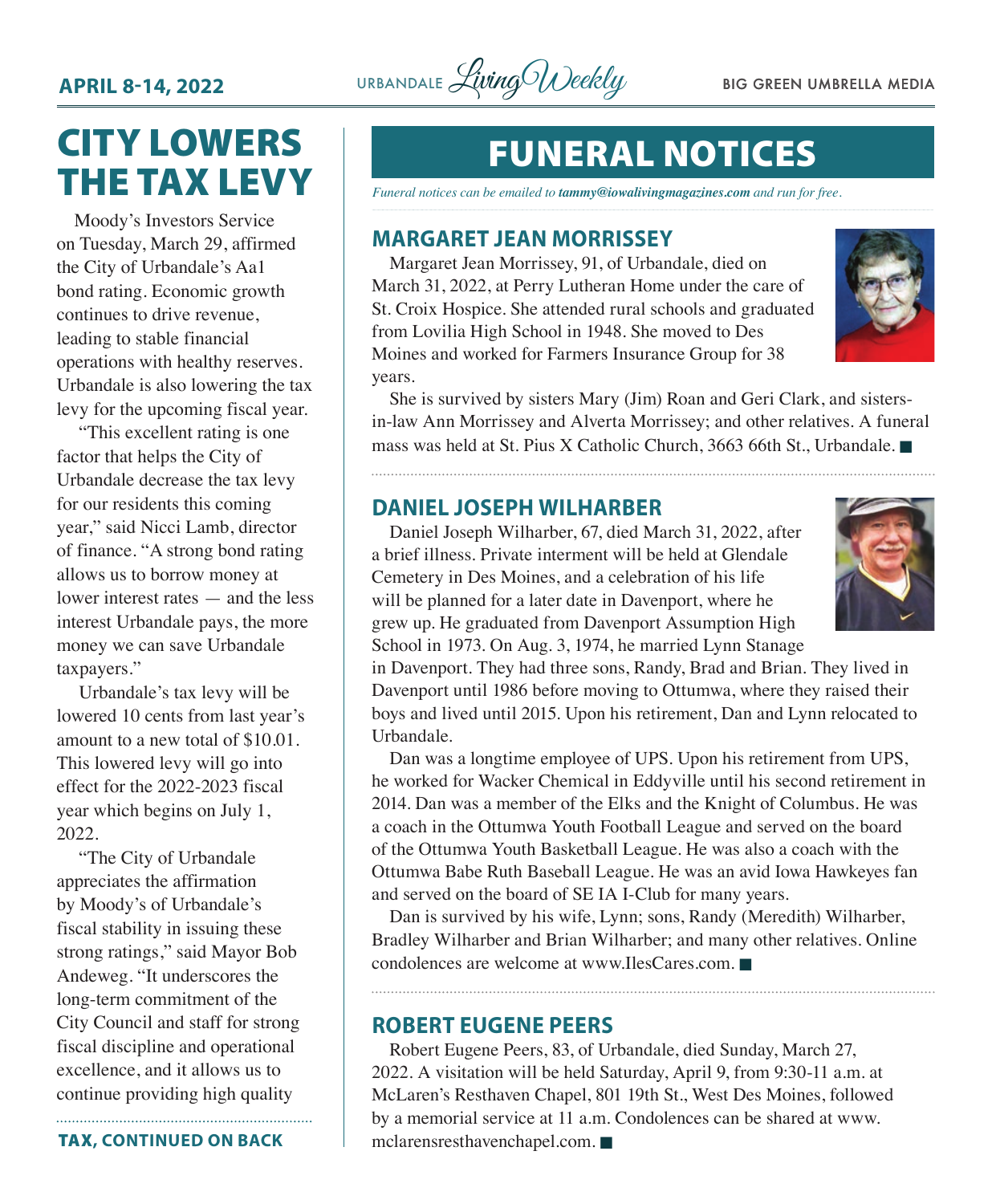BIG GREEN UMBRELLA MEDIA URBANDALE *Living Weekly* **APRIL 8-14, 2022** 

# FINAL LENTEN FISH FRY

The Knights of Columbus Council 11643 is hosting its final Friday Night Lenten Fish Fry on April 8, 4:30-6:30 p.m., at St. Mary of Nazareth Catholic Church, 4600 Meredith Drive, in the parish hall. Note the change in the serving time. Dine-in and limited carry out will be available. Menu includes



fish, baked potato, mashed potato, french fries, green beans, corn, coleslaw, mac and cheese, coffee, water and lemonade. Cost is, adults \$13, children under 12 \$5. The Women's Association will have desserts to choose from for a freewill  $donation.$ 

# BUY IT, FIX IT, LOVE IT: HOME IMPROVEMENT LOAN PROGRAM OFFERED

Neighborhood Finance Corporation, a local nonprofit organization that provides unique home loans to facilitate neighborhood revitalization, is now providing lending in specific areas of Urbandale. A forgivable loan of up to \$10,000 can be used to help pay for property repairs and improvements on the home you purchase or on a current home. The loan is forgivable if you stay in the home for five years, and it is paired with a repayable loan. The loans have no income restrictions but the home must be located in one of the lending areas. Eligible homebuyers may also receive a Neighborhood Reinvest deferred loan of \$10,500 and subsidy (forgivable loan) of up to \$2,500 to assist with down payment and/or closing costs on a purchase transaction. For more information, visit [neighborhoodfinance.org.](http://neighborhoodfinance.org)  $\blacksquare$ 

# REGISTRATION OPEN FOR SPRING AND SUMMER PROGRAMS

Indoor and outdoor programs are provided by the Parks & Recreation Department throughout the spring and summer and can be found online at [www.urbandale.org/spring](http://www.urbandale.org/spring) or call the Parks & Recreation Office at  $515-278-3963$ .

# THE GREAT EGG HUNT APRIL 16

The GREAT egg hunt for ages 10 and younger is on Saturday, April 16, at 10 a.m. in Walker Johnston Regional Park. Don't be late, eggs and prizes are found quickly. No registration is necessary.  $\blacksquare$ 

# SPRING CLEANUP INFORMATION

The annual no-charge curbside cleanup will be held on various dates in May. The event allows residents to dispose of almost anything, and it's hard to know what crews will encounter curbside. The city normally rents large trucks and equipment and employs temporary workers to help collect all the items — but due to supply chain issues, the City is making some changes to the event. For information about dates and times, as well as what can and cannot be put on the curb, visit [www.urbandale.org/942/Spring-Clean-Up.](http://www.urbandale.org/942/Spring-Clean-Up) ■

# TRIDUUM AND EASTER SUNDAY SERVICES

St. Mary of Nazareth Catholic Church, 4600 Meredith Drive, offers Triduum and Easter Sunday services: Holy Thursday Mass, 7 p.m.; Holy Thursday Adoration, 8-10 p.m.; Good Friday Service, 8 p.m.; and Easter Sunday Masses at 9 a.m. and 11 a.m.

# **WE WILL RUN YOUR URBANDALE NEWS ITEMS FOR FREE.**

Email your news by Wednesday at 5 p.m. to: [tammy@iowalivingmagazines.com](mailto:tammy@iowalivingmagazines.com) or call 515-953-4822, ext. 302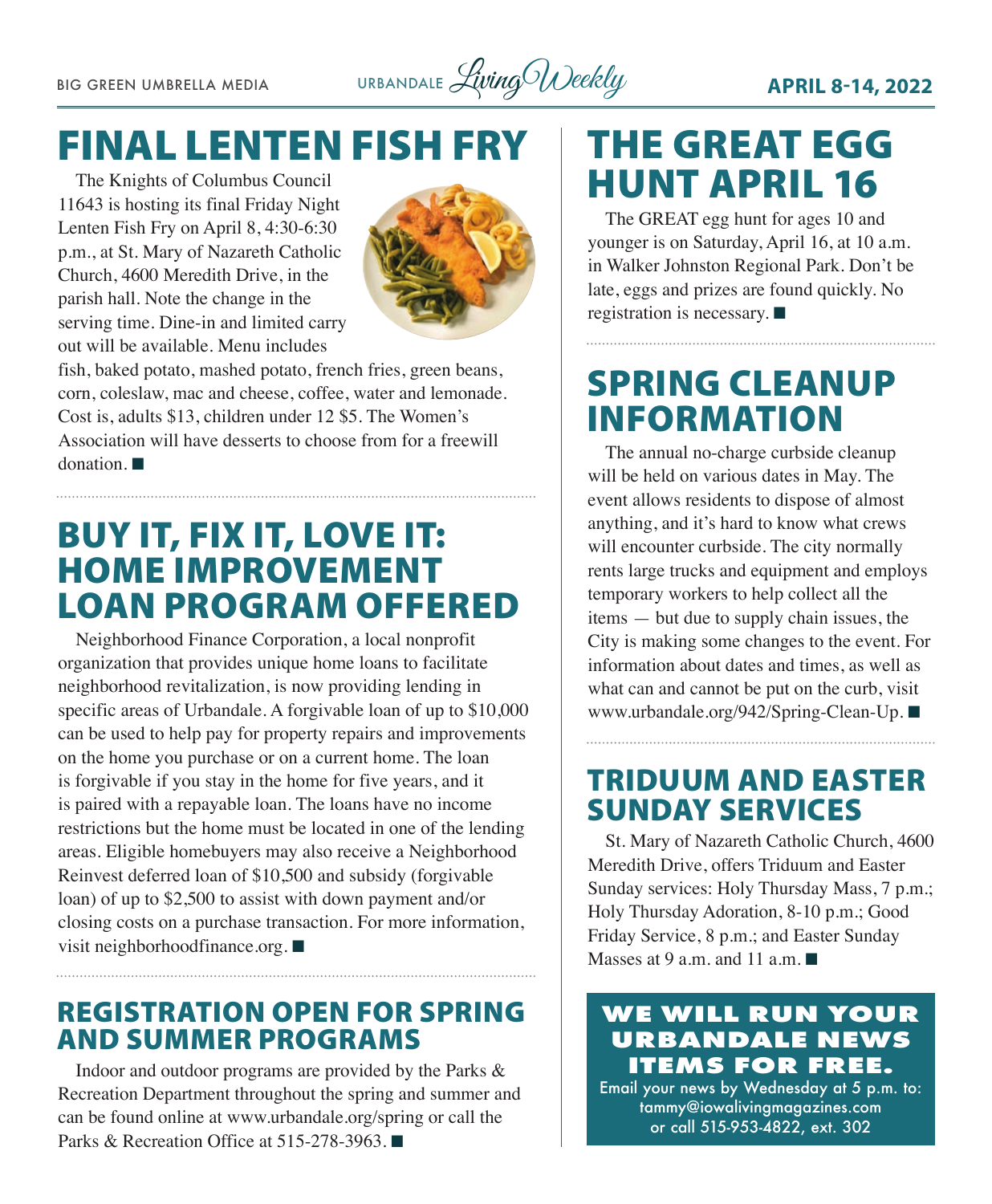

### **EVENTS IN THE AREA EMAIL YOUR EVENT INFORMATION TO<br>TAMMY@IOWALIVINGMAGAZINES.COM**

# POETRY & PHOTOGRAPHY PRESENTATION

### **Saturday, April 9, 5 p.m.**

### **Beaverdale Books, 2629 Beaver Ave., Des Moines**

In celebration of Poetry Month, Beaverdale Books will feature a special event with Dr. Paul Brooke. Brooke is a professor of English at Grand View University in Des Moines, where he teaches a variety of writing, literature and photography courses. He has won numerous awards for his poetry. His presentation will be moderated by fellow poet Kyle McCord.



# DINNER DETECTIVE MURDER MYSTERY

**Saturday, April 16, 6 p.m.**

## **Embassy Suites Downtown, 101 E. Locust St., Des Moines**

The award-winning comedic murder mystery dinner show is coming to Des Moines. Unlike other murder mystery shows with elaborate costumes and dialogue, the Dinner Detective's interactive shows are set in the present day. Performers blend into the audience, and you won't know who is in the show until it's time to solve the murder. Look for clues, be interrogated by detectives and compete for prizes awarded to the Top Sleuth. Guests are not required to participate in the show but are encouraged to do so. The evening includes a four-course plated meal, coffee and tea, cash bar and prizes. Guests must be at least 15 years old to attend. Get tickets at www.eventbrite.com.



# 'OF GRAVITY AND LIGHT' **Friday, April 22 at 7 p.m. Des Moines Civic Center, 221 Walnut St., Des Moines**

Join Ballet Des Moines for the world premiere of composer Beau Kenyon's contemporary ballet, "Of Gravity and Light." Be entranced through eight innovative movements combining sound, imagery and movement exploring the wonder of space. As Ballet Des Moines' year-long resident and director of education and outreach, Kenyon interprets the science of space through music and dance, inviting the disciplines of science and art to converge. "Of Gravity and Light" will feature choreography by Ballet Des Moines Artistic Director Tom Mattingly, video installation by artist Yu-Wen Wu and live music directed by conductor Tim McMillin. Tickets available at www.dmpa.org.

# DES MOINES BUCCANEERS HOME SCHEDULE

### **Buccaneer Arena, Urbandale**

- Saturday, April 9 vs. Fargo Force, 6 p.m.
- Saturday, April 16 vs. Sioux City Musketeers, 6 p.m.
- Friday, April 22 vs. Waterloo Black Hawks, 7 p.m. For more information, visit www.bucshockey.

 $com. \blacksquare$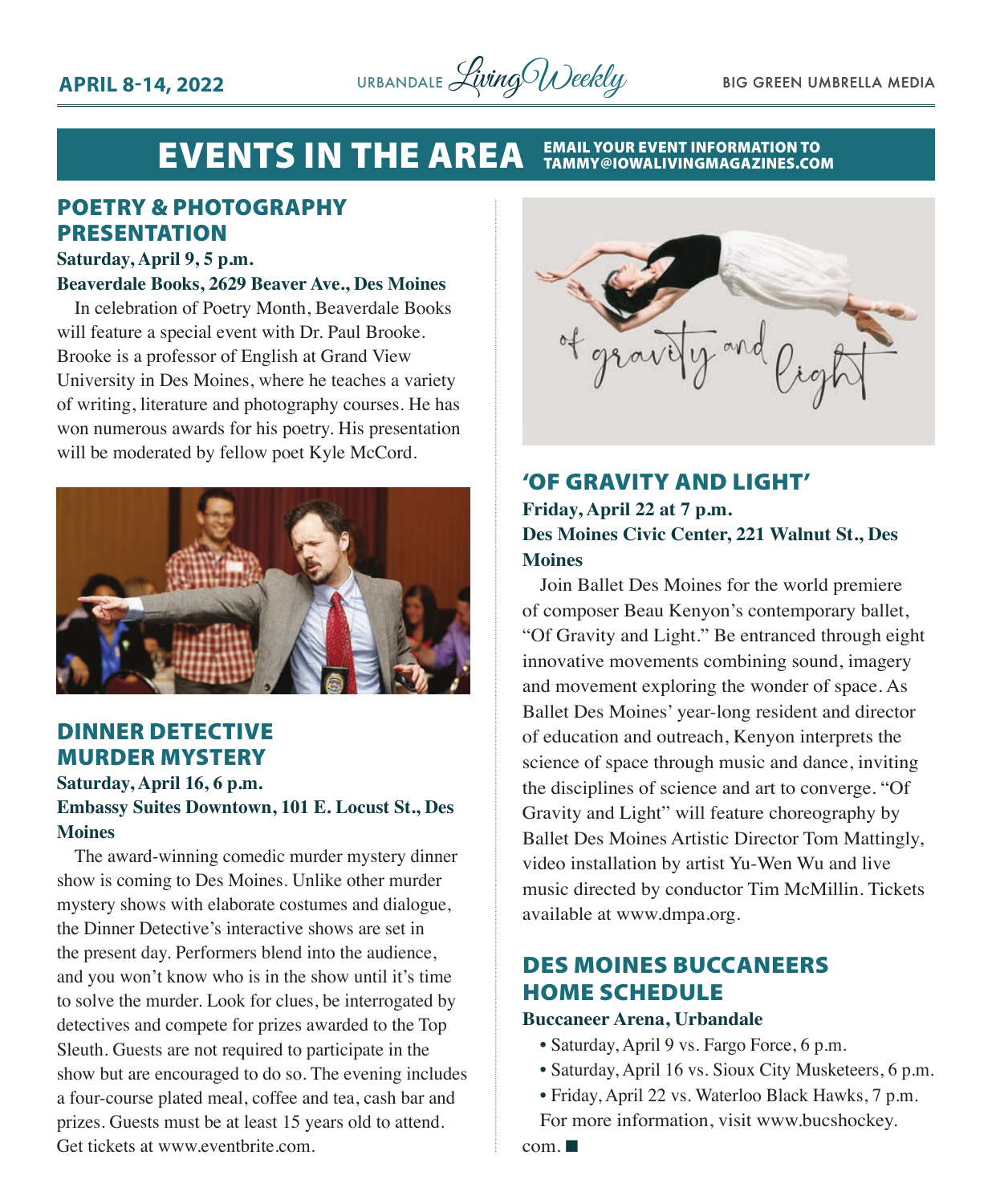

### RECIPE

# EASTER DIP GOODNESS



*(Culinary.net)* Easter is about coming together with loved ones, enjoying beautiful spring weather and eating your family's favorite foods. The kids will be playing, adults will be chatting and all will be patiently waiting for the table to be set.

If you're visiting and making memories with family and friends you haven't seen in a while, there are few things better than diving into a marvelous Easter spread.

While eyeing the table, you notice all the colors popping off the dishes. Fruits and veggies make the feast come to life, but a warm Easter dip paired with rolls for dipping is a perfect way to start the festivities.

These Easter Bunny Rolls with Spinach Dip are as eyecatching as they are delicious. Not only will the kids love its shape, but the layers of taste will wow your Easter crowd.

This dish is made for a crowd, served warm and full of cheesy goodness. You can watch as your family dips into the spinach and one-by-one, before you know it, the rolls will have disappeared and the dip will be devoured.  $\blacksquare$ 

# EASTER BUNNY ROLLS WITH SPINACH DIP

### **Serves:** 24

16 ounces frozen spinach, thawed 8 ounces cream cheese 2 cloves garlic, minced 1/2 cup mayonnaise 1/2 teaspoon salt 1/2 teaspoon onion powder 1/4 teaspoon chili powder 1/4 teaspoon pepper 1 teaspoon Italian seasoning 1 cup shredded Parmesan cheese 1 1/2 cups shredded mozzarella cheese, divided 2 crescent roll tubes (8 ounces each)

# **Directions:**

Heat oven to 375 F.

In skillet, over medium heat, cook spinach, cream cheese and garlic 3-4 minutes until cream cheese is melted. Stir in mayonnaise, salt, onion powder, chili powder, pepper and Italian seasoning. Stir in Parmesan cheese and 1/2 cup mozzarella cheese. Cook until cheese is melted. Keep skillet on burner over low heat.

Remove dough from tubes. Leaving dough intact, roll and stretch into 18-inch ropes. Cut each rope into 12 pieces for 24 total.

On baking sheet with parchment paper, form bunny head by placing one piece of dough in middle then surrounding it with six more pieces. Use 13 pieces to form round body. Use remaining pieces to form ears on top of head.

Scoop hot spinach dip into center. Spoon small portions on each ear. Sprinkle ears and belly with remaining mozzarella cheese.

Bake 18 minutes, or until crescent dough is golden brown and thoroughly cooked.  $\blacksquare$